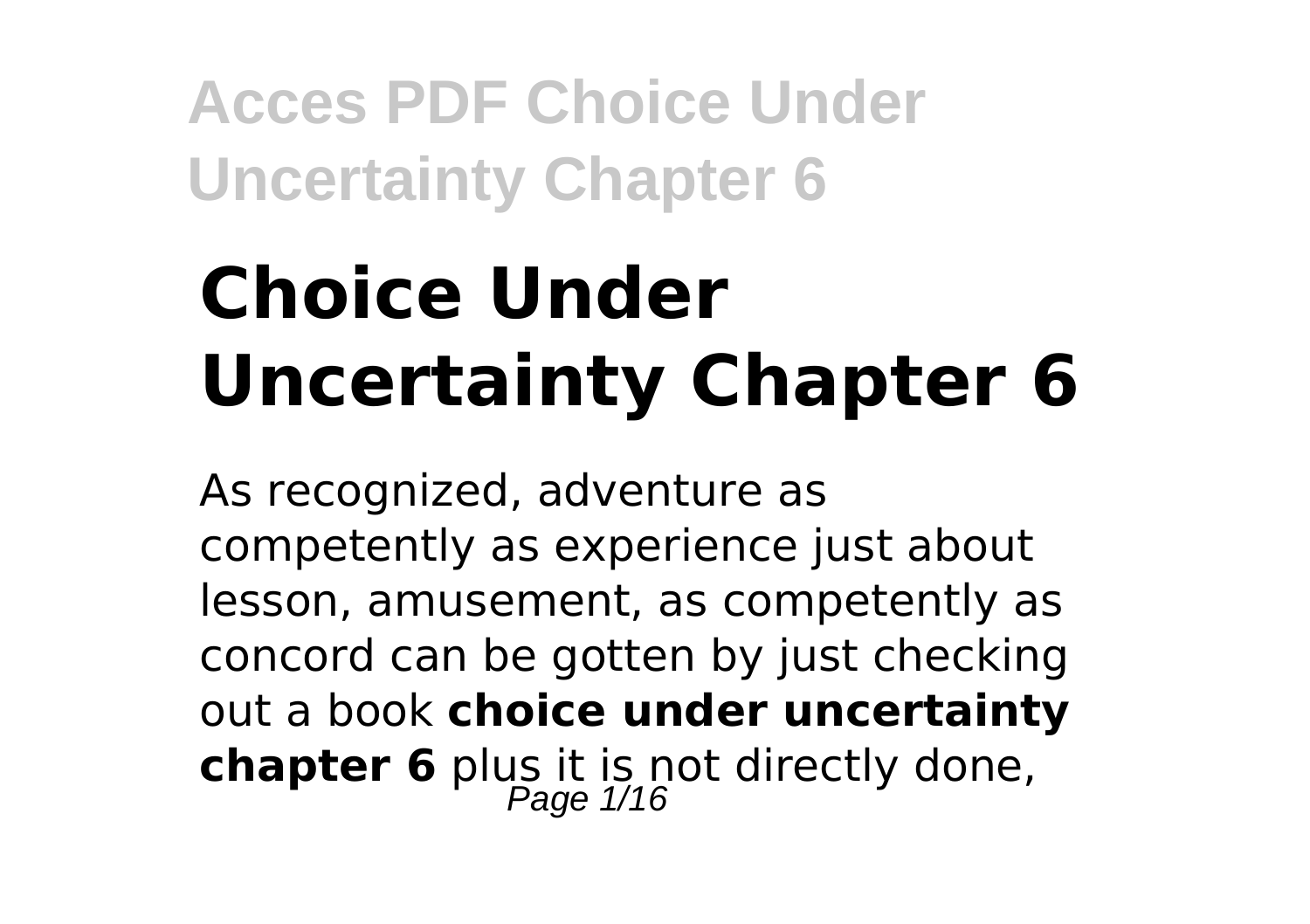you could receive even more roughly this life, concerning the world.

We manage to pay for you this proper as skillfully as simple artifice to get those all. We give choice under uncertainty chapter 6 and numerous ebook collections from fictions to scientific research in any way. in the course of

Page 2/16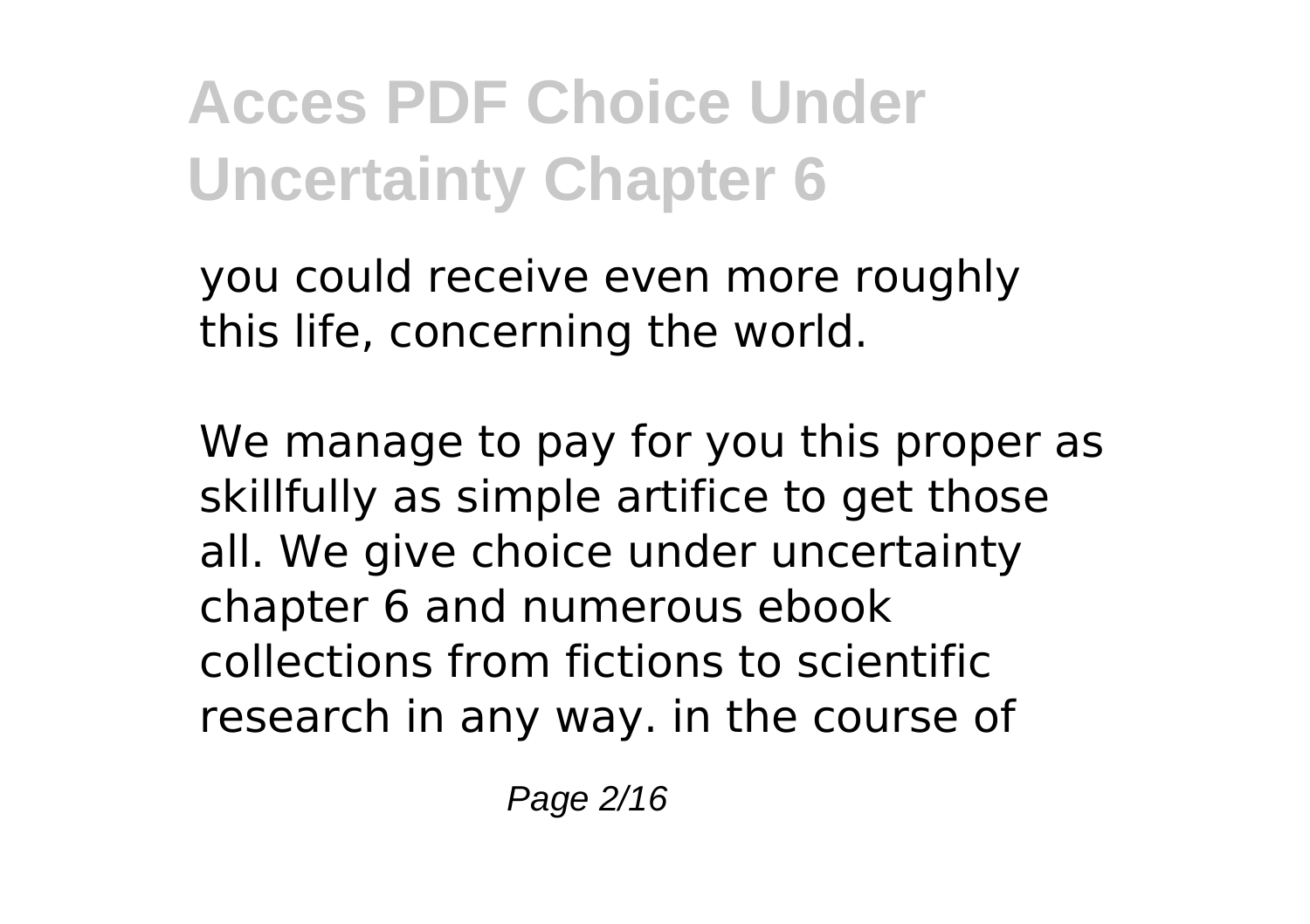them is this choice under uncertainty chapter 6 that can be your partner.

For all the Amazon Kindle users, the Amazon features a library with a free section that offers top free books for download. Log into your Amazon account in your Kindle device, select your favorite pick by author, name or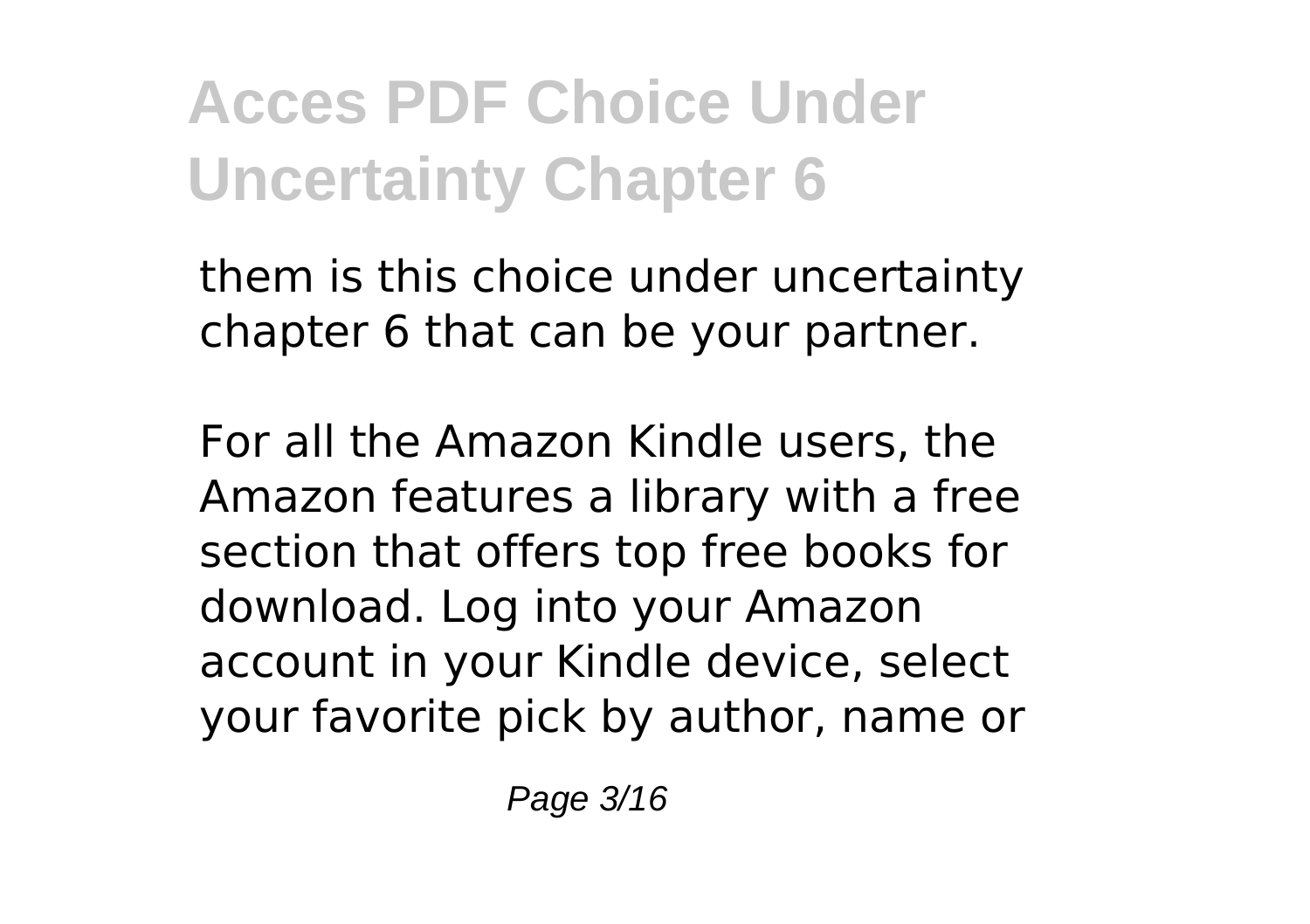genre and download the book which is pretty quick. From science fiction, romance, classics to thrillers there is a lot more to explore on Amazon. The best part is that while you can browse through new books according to your choice, you can also read user reviews before you download a book.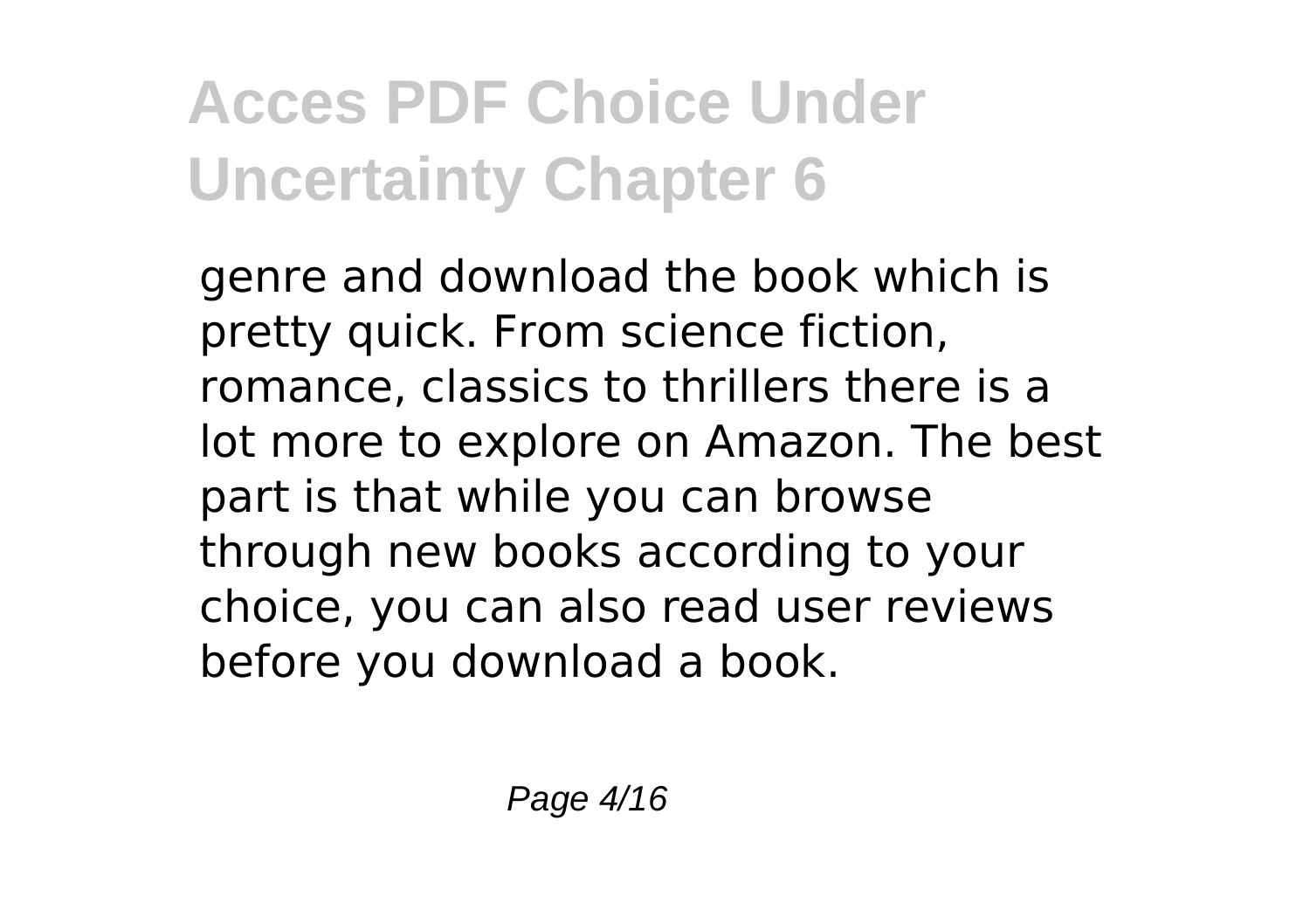**Choice Under Uncertainty Chapter 6** The expected utility calculation is as follows. After bearing the cost of the lottery upfront, the wealth is \$6. If heads turns up, the final wealth becomes \$16  $($ + $10)$ . In case tails turns face-up, then the final wealth equals  $$4$  ( $$6$  – \$2). People's expected utility if they play the lottery is u (W) =  $0.5 \times 16$  2 + 0.5  $\times$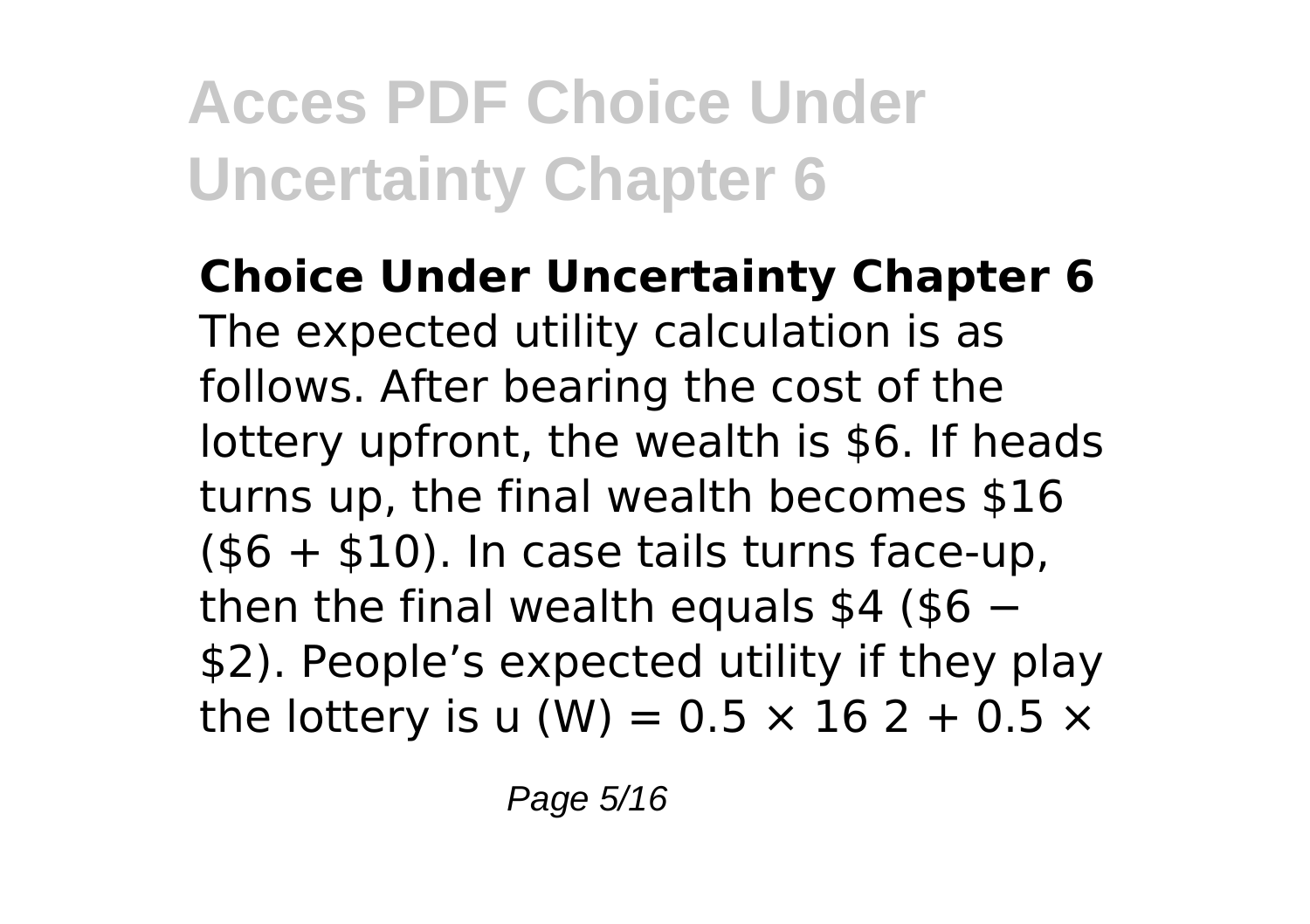$42 = 136$  utils.

### **3.3 Choice under Uncertainty: Expected Utility Theory**

Key Finding 3. Beyond the next few decades, the magnitude of climate change depends primarily on cumulative emissions of greenhouse gases and aerosols and the sensitivity of the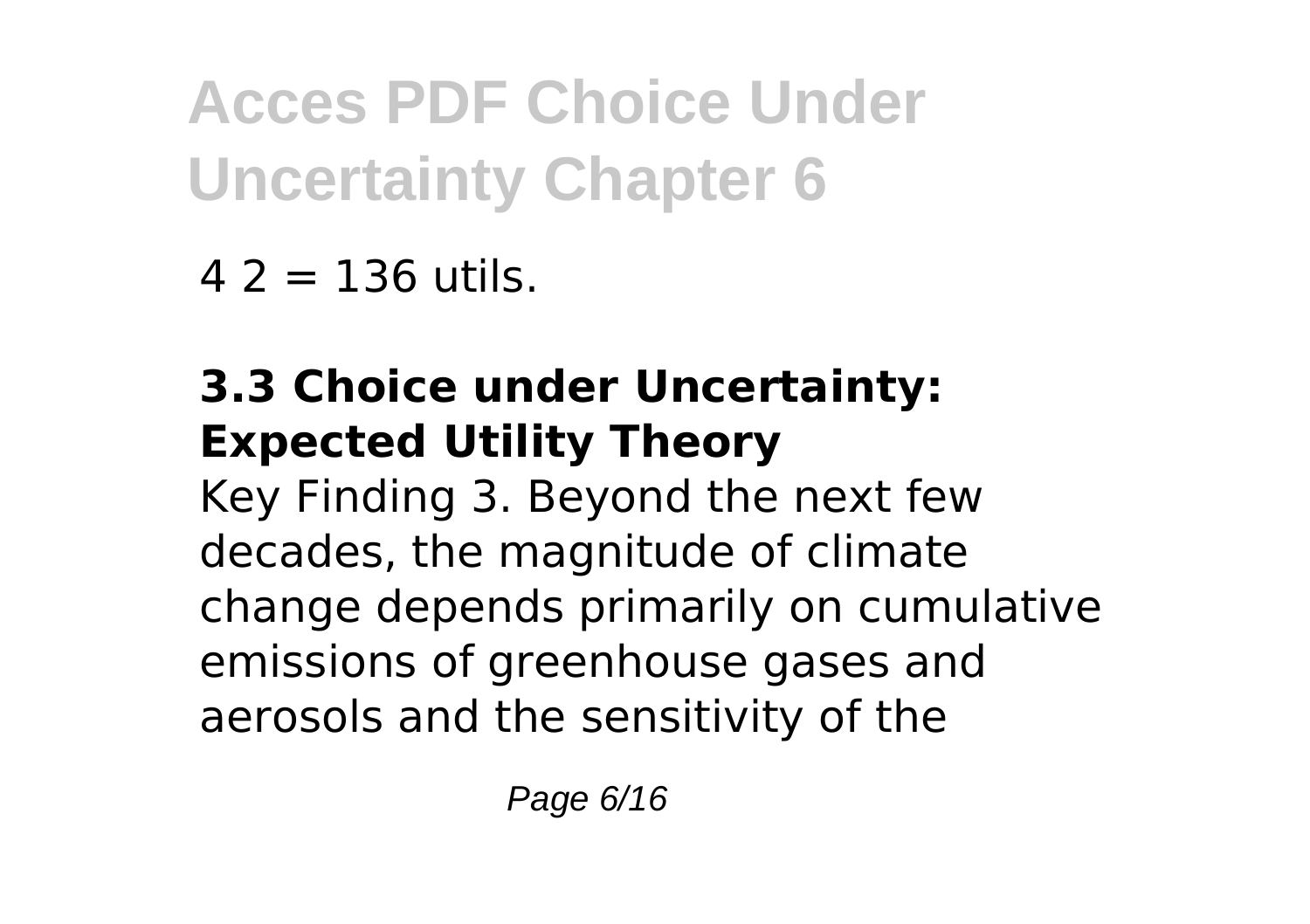climate system to those emissions (high confidence).Projected changes range from 4.7°–8.6°F (2.6°–4.8°C) under the higher scenario (RCP8.5) to 0.5°–1.3°F (0.3°–1.7°C) under the much lower scenario (RCP2 ...

#### **Chapter 4: Climate Models, Scenarios, and Projections**

Page 7/16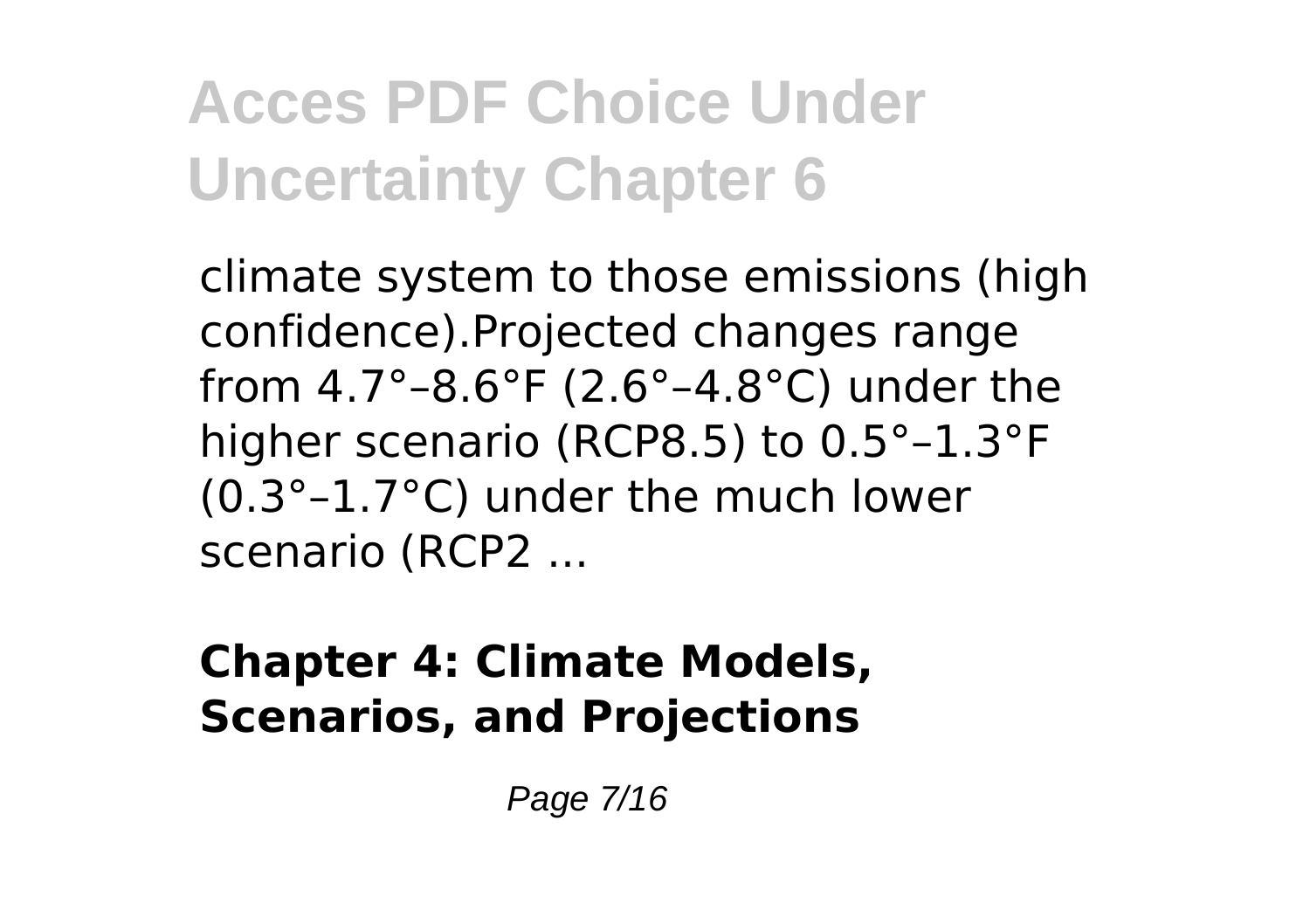3 Risk and Uncertainty. 3.1 Goals, Estimates, and Plans; 3.2 Estimation Techniques; 3.3 Addressing Uncertainty; 3.4 Prioritization; 3.5 Decisions under Risk; 3.6 Decisions under Uncertainty; 4 Economic Analysis Methods. 4.1 For-Profit Decision Analysis; 4.2 Minimum Acceptable Rate of Return; 4.3 Return on Investment; 4.4 Return on Capital ...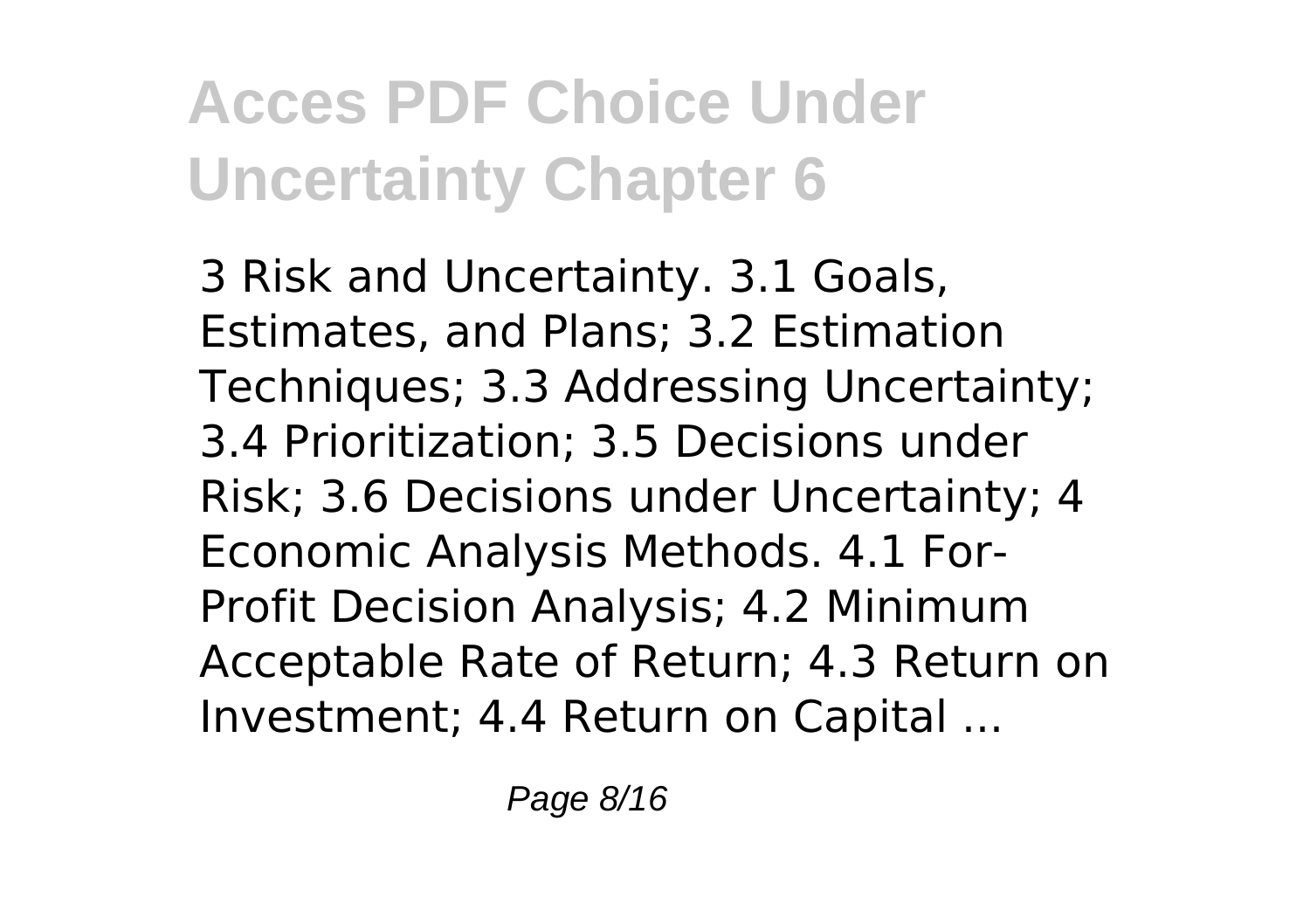#### **Chapter 12: Software Engineering Economics - SWEBOK**

Chapter 02 Business Ethics MULTIPLE CHOICE QUESTIONS. Full file at https://testbankuniv.eu/ Academia.edu uses cookies to personalize content, tailor ads and improve the user experience. By using our site, you agree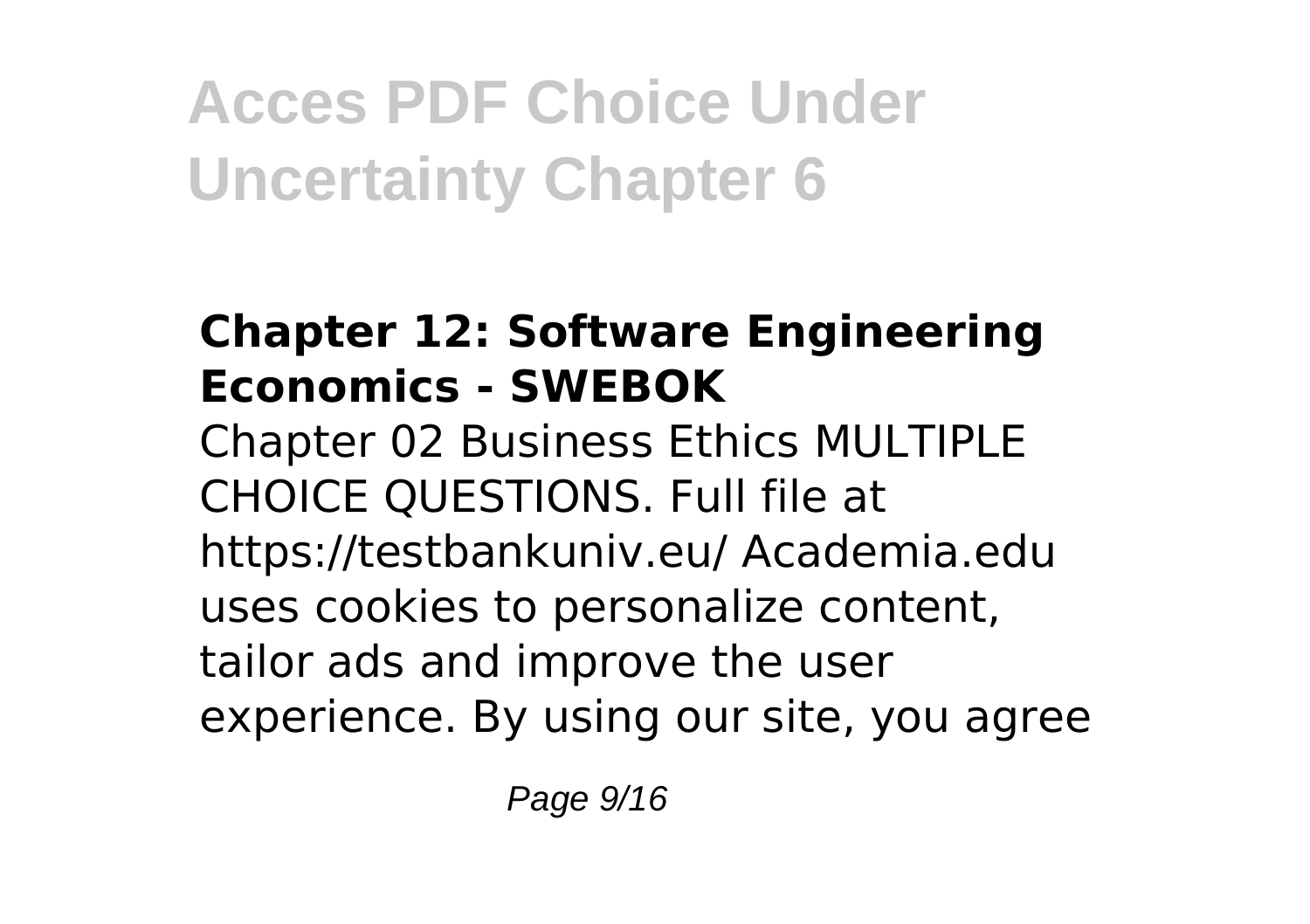to our collection of information through the use of cookies.

#### **Chapter 02 Business Ethics MULTIPLE CHOICE QUESTIONS**

42. The occurrence which most likely would have no effect on 2011 net income (assuming that all amounts involved are material) is the a. sale in

Page 10/16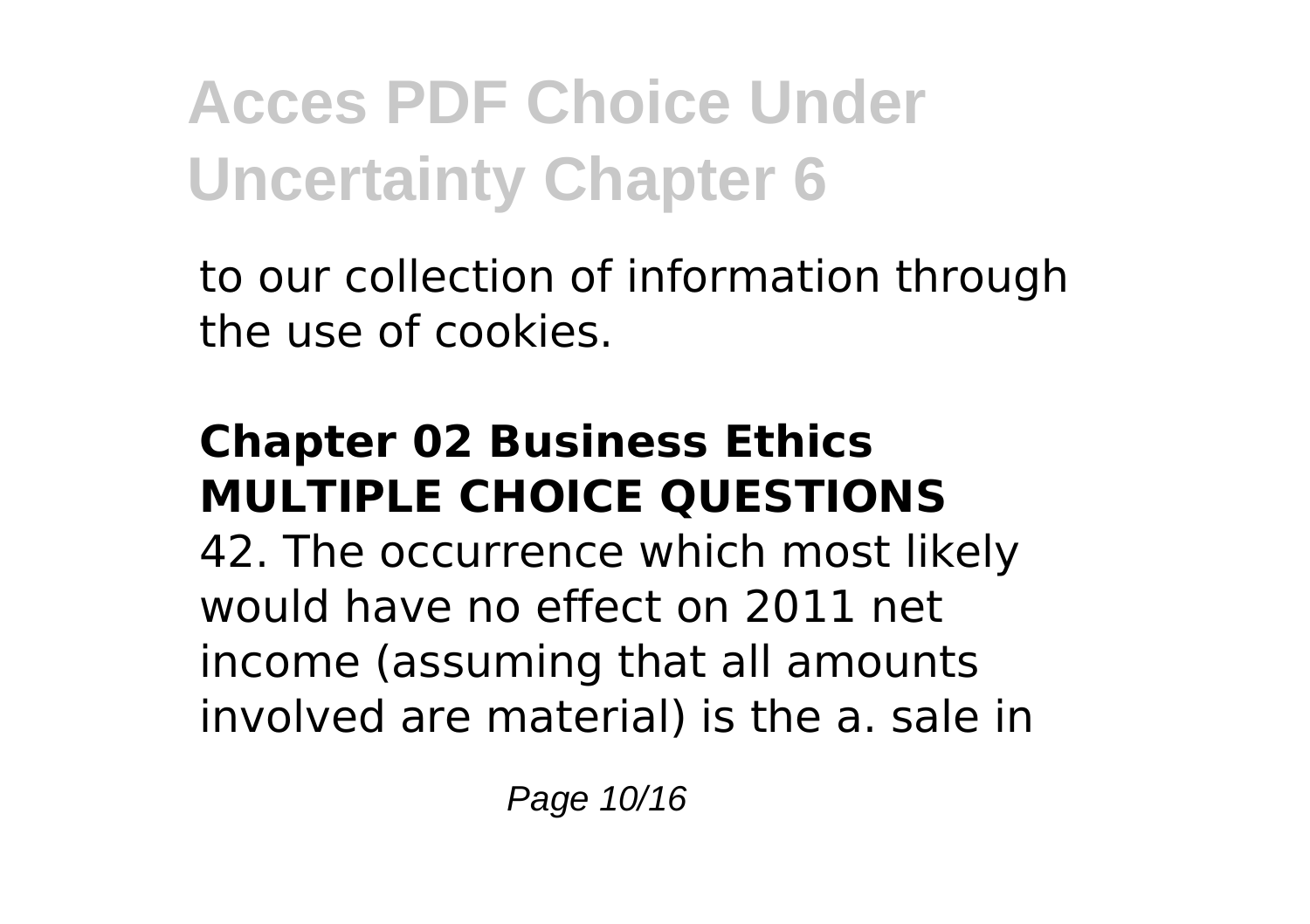2011 of an office building contributed by a stockholder in 1983.

#### **intermediate accounting ifrs, chapter 4, conceptual multiple choice ...**

Chapter 6. Chapter 7. Chapter 8. Chapter 9. Chapter 10. Chapter 11. Chapter 12. Chapter 13. Chapter 14. ...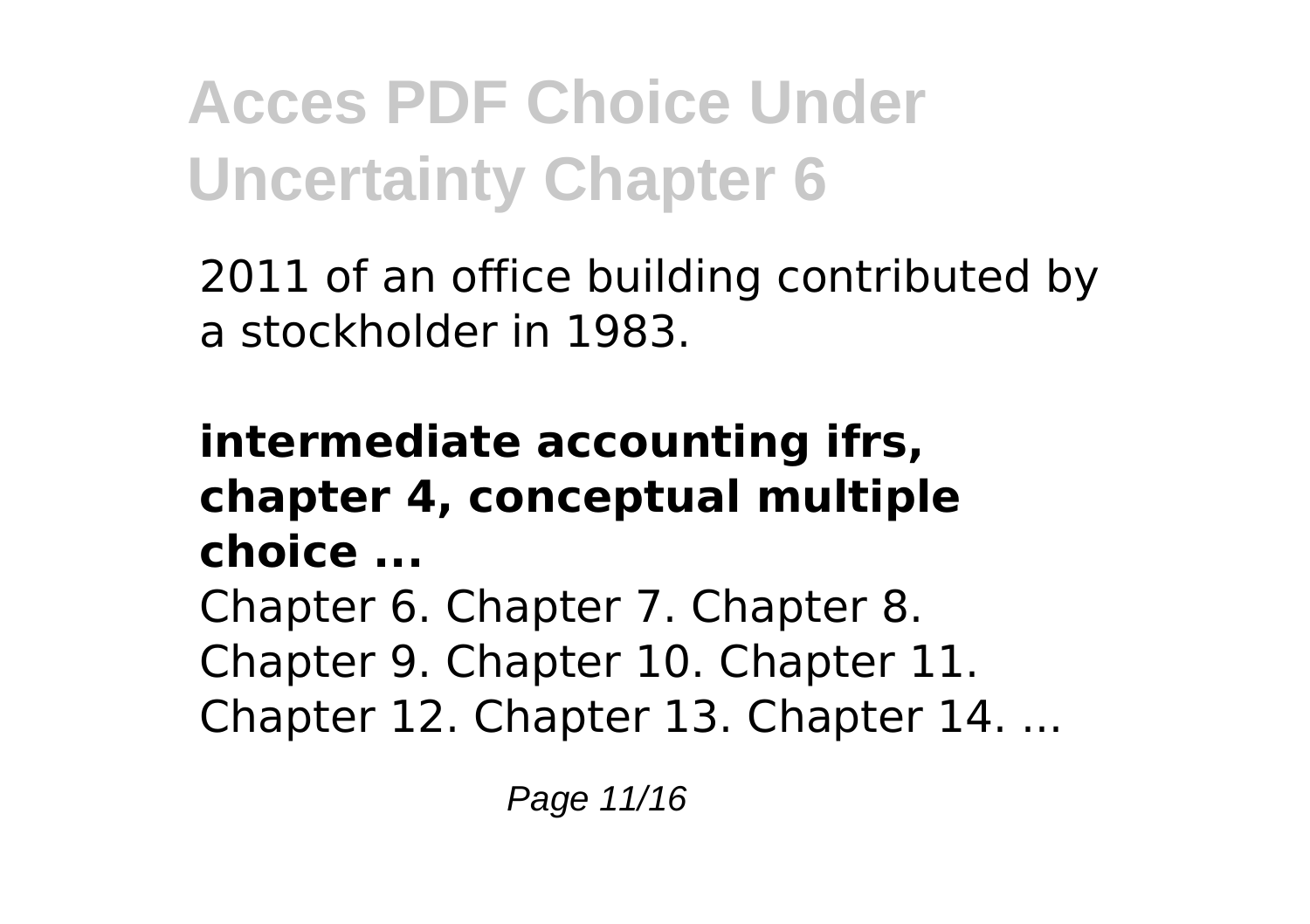d. in a situation of uncertainty. A strategy that yields an expected monetary payoff of zero is called a. ... The sequence of possible managerial decisions and their expected outcome under each set of circumstances can be represented and ...

### **Multiple Choice Quiz - Oxford**

Page 12/16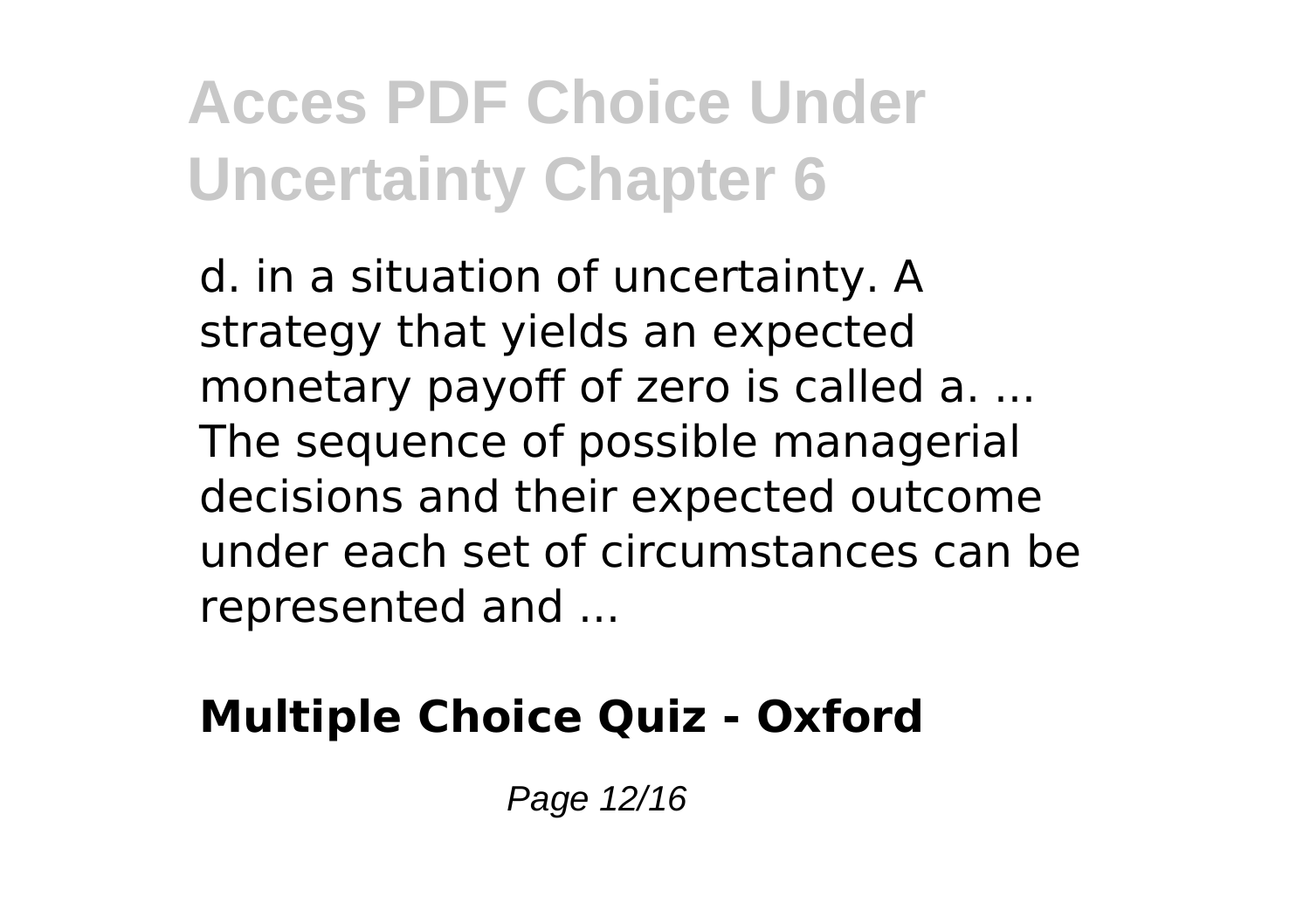#### **University Press**

Choice for children under 3 months. Refer to paediatric specialist. Firstchoice oral antibiotics for children aged 3 months and over (specialist advice only) Trimethoprim: 3 months to 5 months, 2 mg/kg at night (maximum 100 mg per dose) or 12.5 mg at night. 6 months to 5 years, 2 mg/kg at night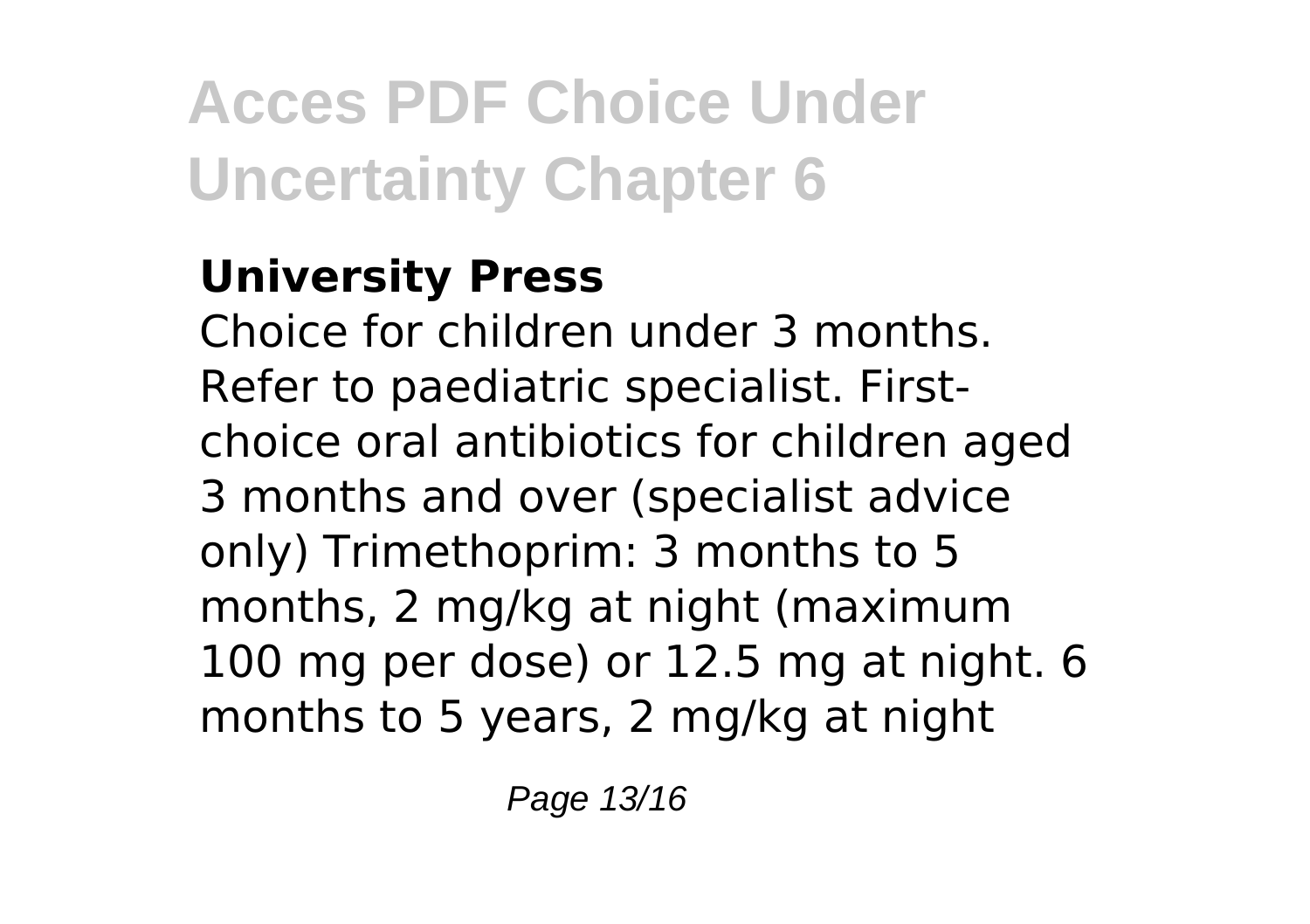(maximum 100 mg per dose) or 25 mg at night

#### **Urinary tract infection (recurrent): antimicrobial prescribing**

4.6 End-of-Chapter Exercises. 4.1 The Essential Role of Transaction Analysis. ... With a contingency, the uncertainty is about the outcome of an action that has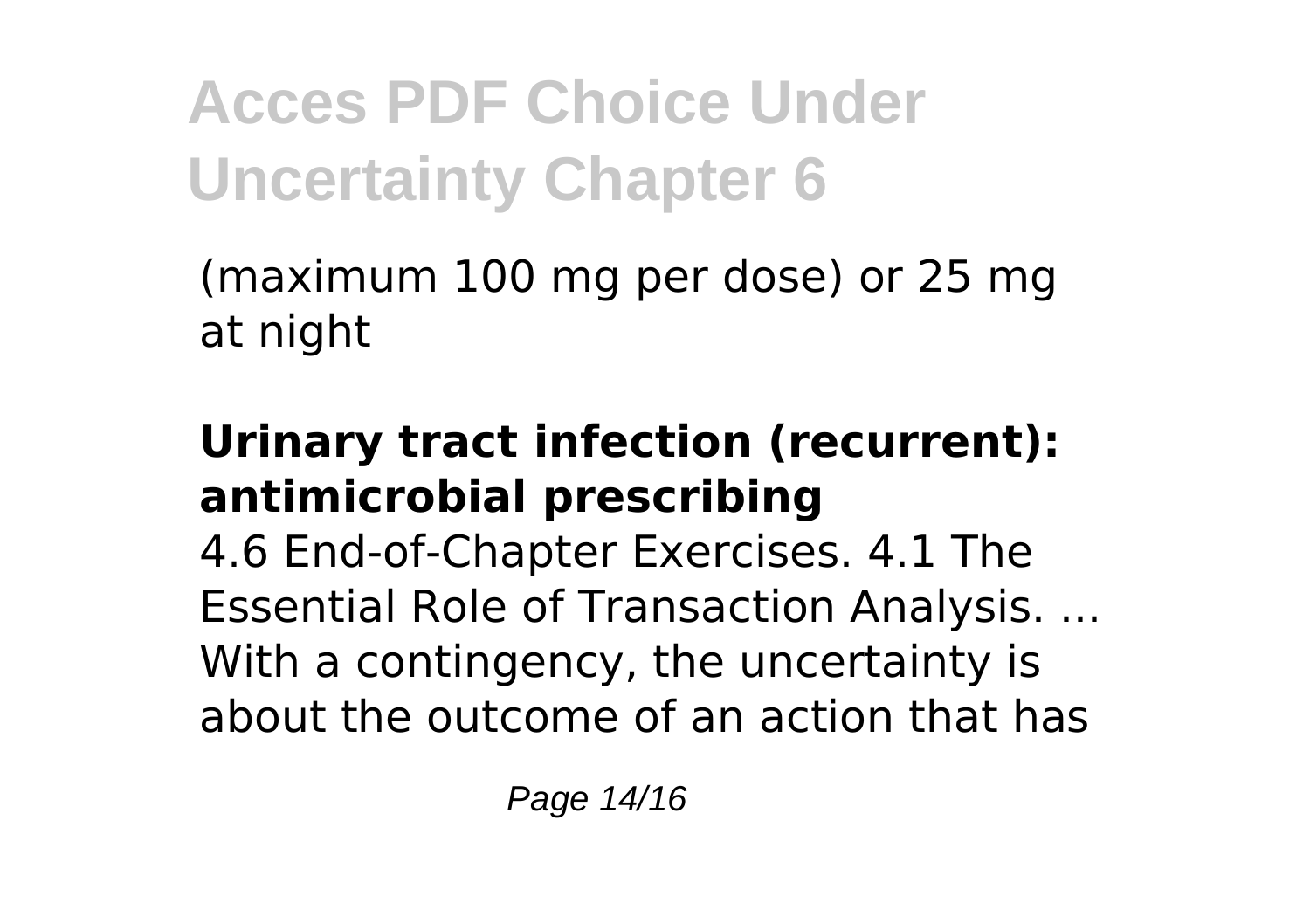already taken place. The accountant is not a fortune teller who can predict the future. For example, assume Wysocki Corporation commits an act that is detrimental to the environment so ...

Copyright code:

Page 15/16